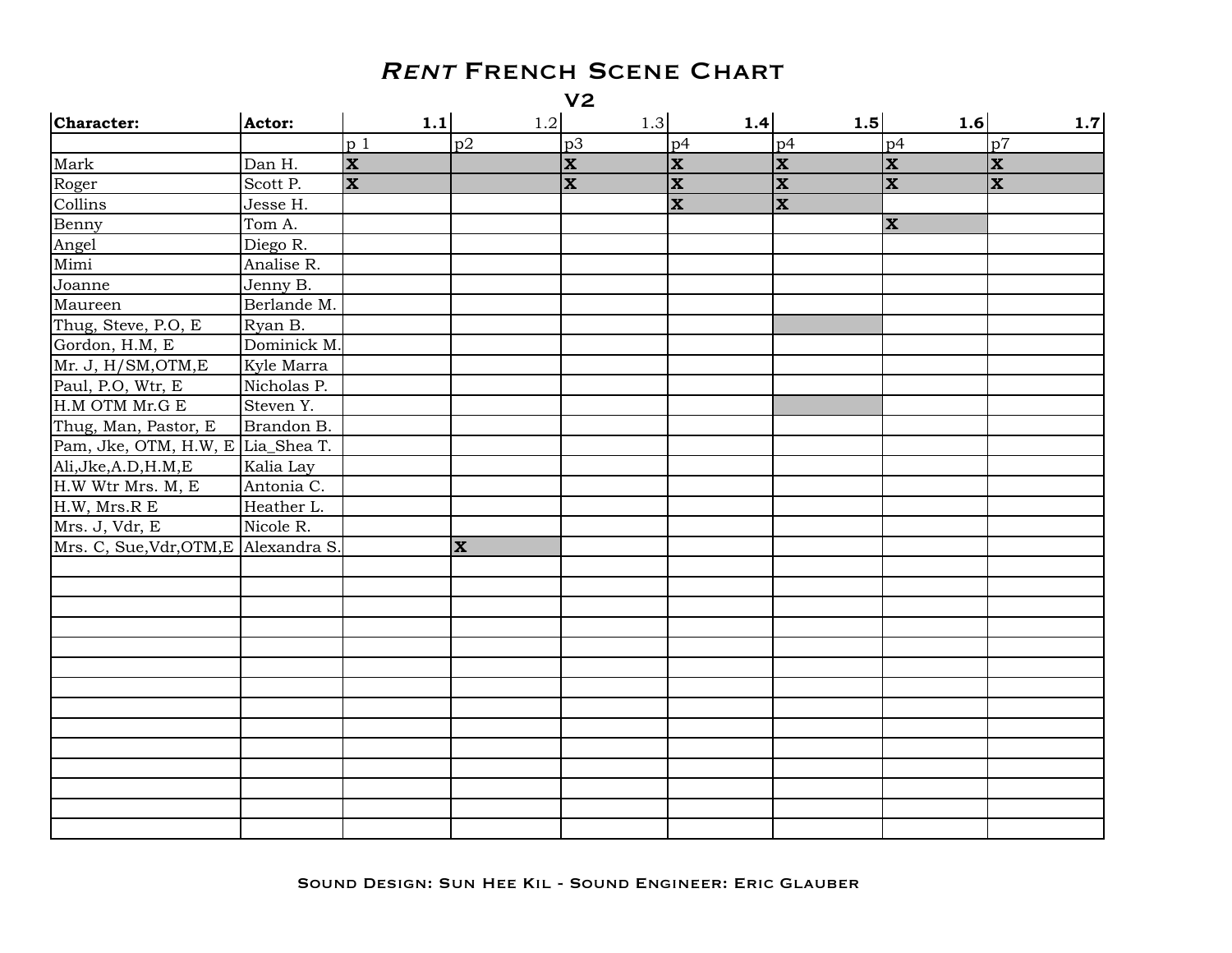| Character:                            | Actor:      | 1.8                     | 1.9                     | 1.1                     | 1.11           | 1.12                    | 1.13           | 1.14                    |
|---------------------------------------|-------------|-------------------------|-------------------------|-------------------------|----------------|-------------------------|----------------|-------------------------|
|                                       |             | p8                      | p8                      | p8                      | p9             | p10                     | p11            | p11                     |
| Mark                                  | Dan H.      | $\overline{\mathbf{x}}$ | $\mathbf x$             | $\overline{\mathbf{x}}$ | $ \mathbf{x} $ | X                       |                |                         |
| Roger                                 | Scott P.    | $ \mathbf{x} $          | $\overline{\mathbf{X}}$ | $ \mathbf{x} $          | $ \mathbf{x} $ | $\overline{\mathbf{x}}$ |                |                         |
| Collins                               | Jesse H.    | <b>x</b>                | $\overline{\mathbf{x}}$ | $\overline{\mathbf{x}}$ | $ \mathbf{x} $ | $\overline{\mathbf{x}}$ |                | $\overline{\mathbf{x}}$ |
| Benny                                 | Tom A.      |                         | $\mathbf{x}$            | $\overline{\mathbf{x}}$ | <b>x</b>       | $ \mathbf{x} $          |                |                         |
| Angel                                 | Diego R.    |                         |                         |                         |                |                         |                | $\mathbf{x}$            |
| Mimi                                  | Analise R.  |                         |                         |                         |                |                         |                |                         |
| Joanne                                | Jenny B.    | $\mathbf{x}$            | $\mathbf{x}$            |                         | X              | X                       |                |                         |
| Maureen                               | Berlande M. |                         |                         |                         |                |                         |                |                         |
| Thug, Steve, P.O, E                   | Ryan B.     |                         |                         |                         |                | $\mathbf{x}$            |                |                         |
| Gordon, H.M, E                        | Dominick M. |                         |                         |                         |                | $\overline{\mathbf{x}}$ |                |                         |
| Mr. J, H/SM, OTM, E                   | Kyle Marra  |                         |                         |                         |                | $\overline{\mathbf{x}}$ |                |                         |
| Paul, P.O, Wtr, E                     | Nicholas P. |                         |                         |                         |                | $\overline{\mathbf{x}}$ |                |                         |
| H.M OTM Mr.G E                        | Steven Y.   |                         |                         |                         |                | $\mathbf{x}$            | $ \mathbf{x} $ |                         |
| Thug, Man, Pastor, E                  | Brandon B.  |                         |                         |                         |                | $\overline{\mathbf{x}}$ |                |                         |
| Pam, Jke, OTM, H.W, E                 | Lia_Shea T. |                         |                         |                         |                | $\overline{\mathbf{x}}$ |                |                         |
| Ali, Jke, A.D, H.M, E                 | Kalia Lay   |                         |                         |                         |                | $\overline{\mathbf{x}}$ |                |                         |
| H.W Wtr Mrs. M, E                     | Antonia C.  |                         |                         |                         |                | $\overline{\mathbf{x}}$ |                |                         |
| H.W, Mrs.R E                          | Heather L.  |                         |                         |                         |                | $\overline{\mathbf{x}}$ |                |                         |
| Mrs. J, Vdr, E                        | Nicole R.   |                         |                         |                         |                | $\overline{\mathbf{x}}$ |                |                         |
| Mrs. C, Sue, Vdr, OTM, E Alexandra S. |             |                         |                         |                         |                | X                       |                |                         |
|                                       |             |                         |                         |                         |                |                         |                |                         |
|                                       |             |                         |                         |                         |                |                         |                |                         |
|                                       |             |                         |                         |                         |                |                         |                |                         |
|                                       |             |                         |                         |                         |                |                         |                |                         |
|                                       |             |                         |                         |                         |                |                         |                |                         |
|                                       |             |                         |                         |                         |                |                         |                |                         |
|                                       |             |                         |                         |                         |                |                         |                |                         |
|                                       |             |                         |                         |                         |                |                         |                |                         |
|                                       |             |                         |                         |                         |                |                         |                |                         |
|                                       |             |                         |                         |                         |                |                         |                |                         |
|                                       |             |                         |                         |                         |                |                         |                |                         |
|                                       |             |                         |                         |                         |                |                         |                |                         |
|                                       |             |                         |                         |                         |                |                         |                |                         |
|                                       |             |                         |                         |                         |                |                         |                |                         |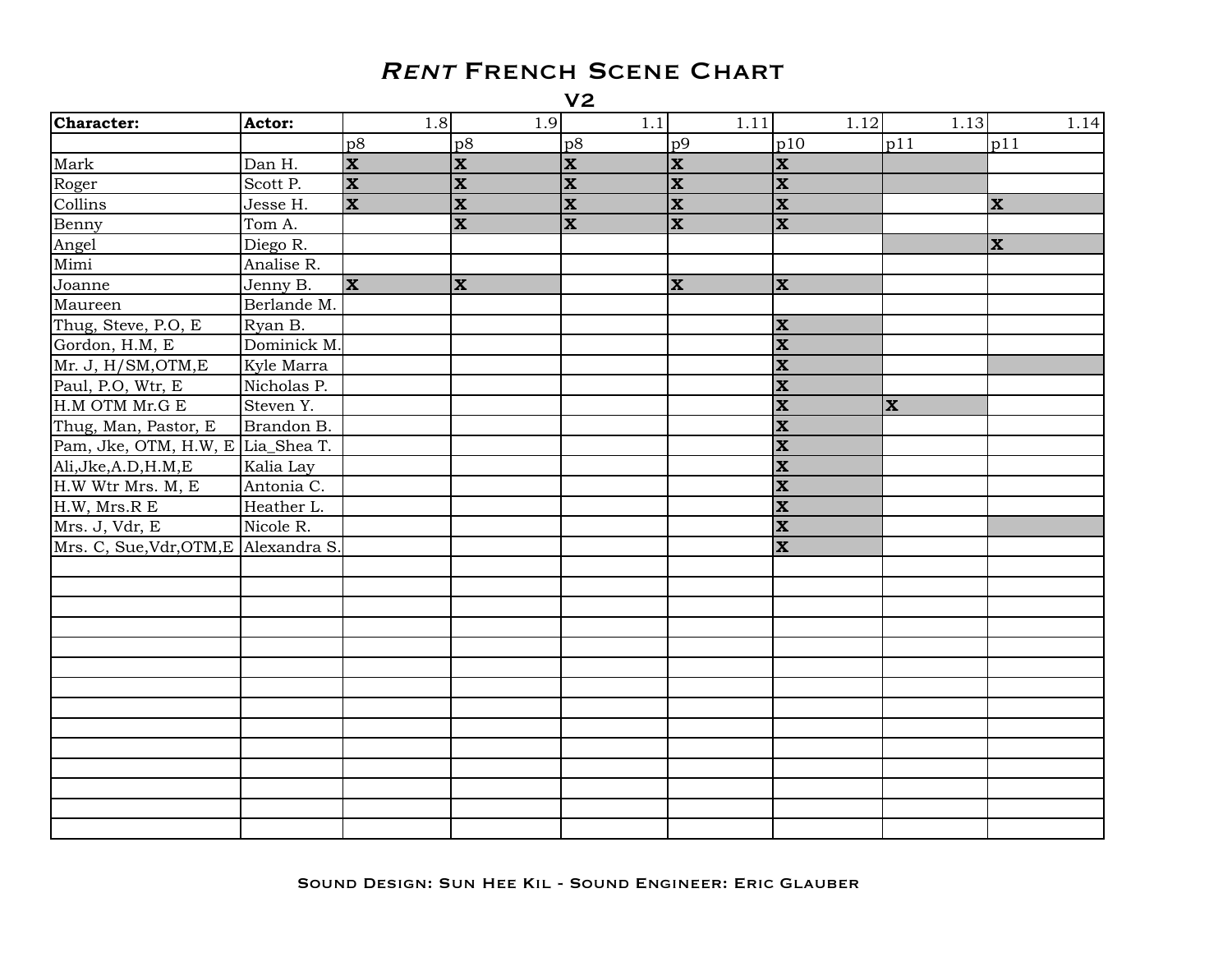| Character:                            | Actor:      | 1.15                    | 1.16         | 1.17                    | 1.18           | 1.19                               | 1.2                     | 1.21                    |
|---------------------------------------|-------------|-------------------------|--------------|-------------------------|----------------|------------------------------------|-------------------------|-------------------------|
|                                       |             | p13                     | p13          | p15                     | p20            | p21                                | p22                     | p23                     |
|                                       |             | <b>TUNE UP</b>          | <b>GLROY</b> | <b>CANDLE</b>           | V.M #2         | TDY 4 You A TDY 4 You B YOU'LL SEE |                         |                         |
| Mark                                  | Dan H.      | X                       |              |                         |                | $\mathbf x$                        | $ \mathbf{x} $          | <b>X</b>                |
| Roger                                 | Scott P.    | $\overline{\mathbf{x}}$ | $\mathbf{x}$ | <b>x</b>                |                | $\overline{\mathbf{x}}$            | $\overline{\mathbf{x}}$ | $ \mathbf{x} $          |
| Collins                               | Jesse H.    |                         |              |                         |                | $\overline{\mathbf{x}}$            | $ \mathbf{x} $          | $\mathbf{x}$            |
| Benny                                 | Tom A.      |                         |              |                         |                |                                    |                         | X                       |
| Angel                                 | Diego R.    |                         |              |                         |                |                                    | $ \mathbf{x} $          | $\overline{\mathbf{x}}$ |
| Mimi                                  | Analise R.  |                         |              | $\overline{\mathbf{x}}$ |                |                                    |                         |                         |
| Joanne                                | Jenny B.    |                         |              |                         | $ \mathbf{x} $ |                                    |                         |                         |
| Maureen                               | Berlande M. |                         |              |                         |                |                                    |                         |                         |
| Thug, Steve, P.O, E                   | Ryan B.     |                         |              |                         |                |                                    |                         |                         |
| Gordon, H.M, E                        | Dominick M. |                         |              |                         |                |                                    |                         |                         |
| Mr. J, H/SM, OTM, E                   | Kyle Marra  |                         |              |                         | $ \mathbf{x} $ |                                    |                         |                         |
| Paul, P.O, Wtr, E                     | Nicholas P. |                         |              |                         |                |                                    |                         |                         |
| H.M OTM Mr.G E                        | Steven Y.   |                         |              |                         |                |                                    |                         |                         |
| Thug, Man, Pastor, E                  | Brandon B.  |                         |              |                         |                |                                    |                         |                         |
| Pam, Jke, OTM, H.W, E Lia_Shea T.     |             |                         |              |                         |                |                                    |                         |                         |
| Ali, Jke, A.D, H.M, E                 | Kalia Lay   |                         |              |                         |                |                                    |                         |                         |
| H.W Wtr Mrs. M, E                     | Antonia C.  |                         |              |                         |                |                                    |                         |                         |
| H.W, Mrs.R E                          | Heather L.  |                         |              |                         |                |                                    |                         |                         |
| Mrs. J, Vdr, E                        | Nicole R.   |                         |              |                         | $ \mathbf{x} $ |                                    |                         |                         |
| Mrs. C, Sue, Vdr, OTM, E Alexandra S. |             |                         |              |                         |                |                                    |                         |                         |
|                                       |             |                         |              |                         |                |                                    |                         |                         |
|                                       |             |                         |              |                         |                |                                    |                         |                         |
|                                       |             |                         |              |                         |                |                                    |                         |                         |
|                                       |             |                         |              |                         |                |                                    |                         |                         |
|                                       |             |                         |              |                         |                |                                    |                         |                         |
|                                       |             |                         |              |                         |                |                                    |                         |                         |
|                                       |             |                         |              |                         |                |                                    |                         |                         |
|                                       |             |                         |              |                         |                |                                    |                         |                         |
|                                       |             |                         |              |                         |                |                                    |                         |                         |
|                                       |             |                         |              |                         |                |                                    |                         |                         |
|                                       |             |                         |              |                         |                |                                    |                         |                         |
|                                       |             |                         |              |                         |                |                                    |                         |                         |
|                                       |             |                         |              |                         |                |                                    |                         |                         |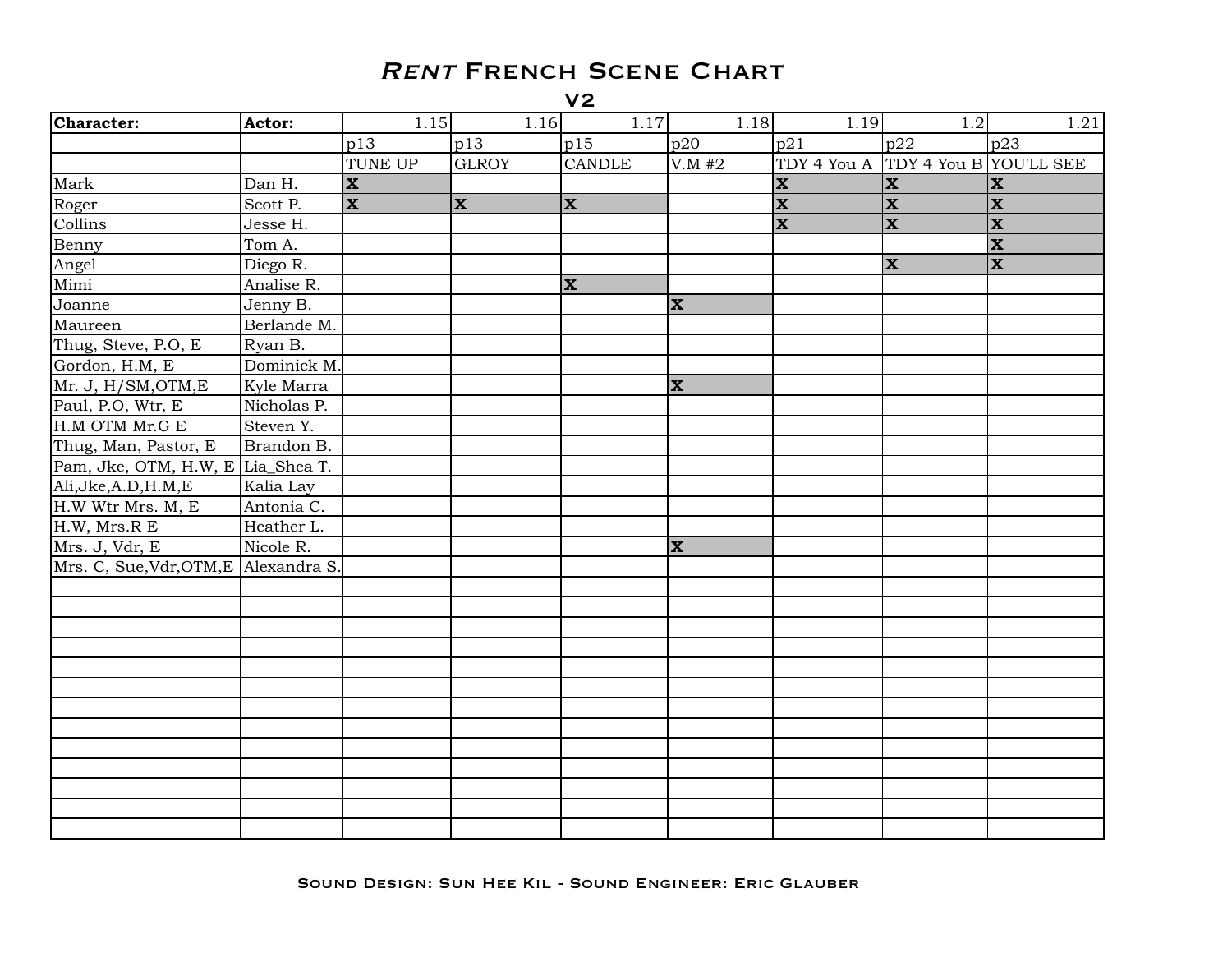| Character:                            | Actor:      | 1.22                    | 1.23                    | 1.24                    | 1.25                    | 1.26          | 1.27            | 1.28                    |
|---------------------------------------|-------------|-------------------------|-------------------------|-------------------------|-------------------------|---------------|-----------------|-------------------------|
|                                       |             | p27                     | p32                     | $ p33\rangle$           | p34                     | p34           | p36             | p38                     |
|                                       |             | TANGO M                 | SUPPRT GRP SPPRT GRP    |                         | SPPRT GRP               | <b>OUT TN</b> | <b>ANTHR DY</b> | <b>ANTHR DY</b>         |
| Mark                                  | Dan H.      | $\mathbf{x}$            |                         | <b>X</b>                | $\mathbf x$             |               |                 | <b>X</b>                |
| Roger                                 | Scott P.    |                         |                         |                         | $\mathbf{x}$            |               | $ \mathbf{x} $  | $ \mathbf{x} $          |
| Collins                               | Jesse H.    |                         | $\mathbf{x}$            | $ \mathbf{x} $          | $\mathbf{x}$            |               |                 | X                       |
| Benny                                 | Tom A.      |                         |                         |                         |                         |               |                 |                         |
| Angel                                 | Diego R.    |                         | $\mathbf{x}$            | $\mathbf{x}$            | X                       |               |                 | <b>X</b>                |
| Mimi                                  | Analise R.  |                         |                         |                         |                         | $\mathbf{x}$  | $ \mathbf{x} $  | $ \mathbf{x} $          |
| Joanne                                | Jenny B.    | $\overline{\mathbf{x}}$ |                         |                         |                         |               |                 |                         |
| Maureen                               | Berlande M. |                         |                         |                         |                         |               |                 |                         |
| Thug, Steve, P.O, E                   | Ryan B.     |                         | $\mathbf x$             | $ \mathbf{x} $          | X                       |               |                 | <b>X</b>                |
| Gordon, H.M, E                        | Dominick M. |                         | $\overline{\mathbf{x}}$ | $\mathbf x$             | $\mathbf{x}$            |               |                 | X                       |
| Mr. J, H/SM, OTM, E                   | Kyle Marra  |                         |                         |                         |                         |               |                 |                         |
| Paul, P.O, Wtr, E                     | Nicholas P. |                         | $\mathbf{x}$            | $\mathbf{x}$            | $\mathbf{x}$            |               |                 | <b>X</b>                |
| H.M OTM Mr.G E                        | Steven Y.   |                         |                         |                         |                         |               |                 |                         |
| Thug, Man, Pastor, E                  | Brandon B.  |                         |                         |                         |                         |               |                 |                         |
| Pam, Jke, OTM, H.W, E Lia_Shea T.     |             |                         | $ \mathbf{x} $          | $\mathbf{x}$            | X                       |               |                 | $\overline{\mathbf{x}}$ |
| Ali, Jke, A.D, H.M, E                 | Kalia Lay   |                         | $\mathbf{x}$            | $\overline{\mathbf{x}}$ | $\overline{\mathbf{x}}$ |               |                 | X                       |
| H.W Wtr Mrs. M, E                     | Antonia C.  |                         |                         |                         |                         |               |                 |                         |
| H.W, Mrs.R E                          | Heather L.  |                         |                         |                         |                         |               |                 |                         |
| Mrs. J, Vdr, E                        | Nicole R.   |                         |                         |                         |                         |               |                 |                         |
| Mrs. C, Sue, Vdr, OTM, E Alexandra S. |             |                         | $\mathbf{x}$            | $ \mathbf{x} $          | $\mathbf x$             |               |                 | <b>X</b>                |
|                                       |             |                         |                         |                         |                         |               |                 |                         |
|                                       |             |                         |                         |                         |                         |               |                 |                         |
|                                       |             |                         |                         |                         |                         |               |                 |                         |
|                                       |             |                         |                         |                         |                         |               |                 |                         |
|                                       |             |                         |                         |                         |                         |               |                 |                         |
|                                       |             |                         |                         |                         |                         |               |                 |                         |
|                                       |             |                         |                         |                         |                         |               |                 |                         |
|                                       |             |                         |                         |                         |                         |               |                 |                         |
|                                       |             |                         |                         |                         |                         |               |                 |                         |
|                                       |             |                         |                         |                         |                         |               |                 |                         |
|                                       |             |                         |                         |                         |                         |               |                 |                         |
|                                       |             |                         |                         |                         |                         |               |                 |                         |
|                                       |             |                         |                         |                         |                         |               |                 |                         |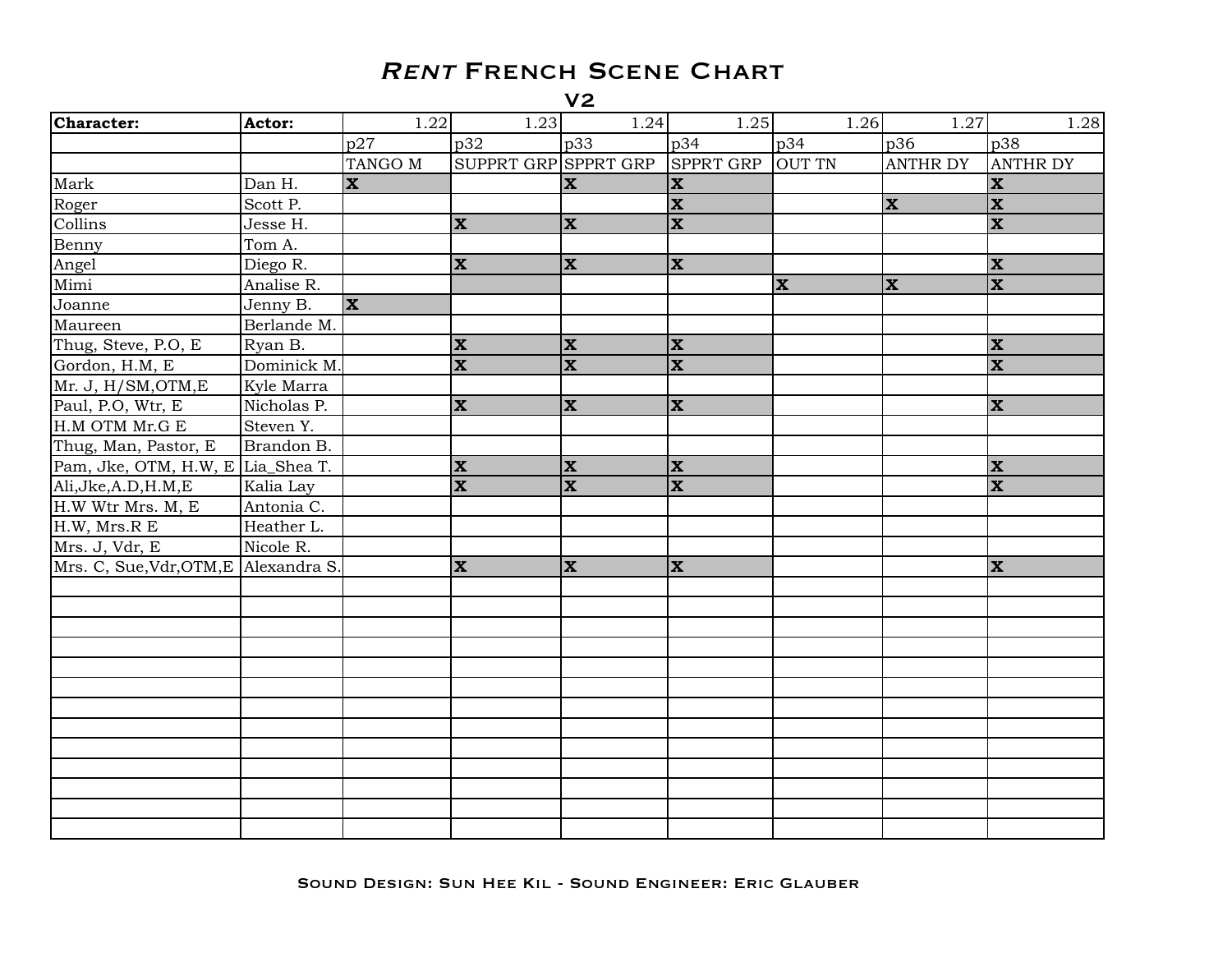| <b>Character:</b>                      | Actor:          | 1.29                        | 1.3                     | 1.31                    | 1.32                     | 1.33                    | 1.34           | 1.33                 |
|----------------------------------------|-----------------|-----------------------------|-------------------------|-------------------------|--------------------------|-------------------------|----------------|----------------------|
|                                        |                 | p39                         | p39                     | p40                     | p40                      | p41                     | p43            | p45                  |
|                                        |                 | $\overline{\text{W}}$ ILL I | ON THE ST               | ON THE ST               | ON THE ST                | <b>SANTA FE</b>         |                | COVER YOU WE'RE OKAY |
| Mark                                   | Dan H.          | $\mathbf{x}$                | $\mathbf{x}$            | $\mathbf{x}$            | $\mathbf{x}$             | X                       |                |                      |
| Roger                                  | Scott P.        | $\overline{\mathbf{x}}$     |                         |                         |                          |                         |                |                      |
| Collins                                | Jesse H.        | $\overline{\mathbf{x}}$     |                         | $ \mathbf{x} $          |                          | $ \mathbf{x} $          | $ \mathbf{x} $ |                      |
| Benny                                  | Tom A.          | X                           |                         |                         |                          |                         |                |                      |
| Angel                                  | Diego R.        | $\overline{\mathbf{x}}$     |                         | $ \mathbf{x} $          |                          | <b>X</b>                | $ \mathbf{x} $ |                      |
| Mimi                                   | Analise R.      | $\mathbf{x}$                |                         |                         |                          |                         |                |                      |
| Joanne                                 | Jenny B.        | $\overline{\mathbf{x}}$     |                         |                         |                          |                         |                | <b>X</b>             |
| Maureen                                | Berlande M.     |                             |                         |                         |                          |                         |                |                      |
| Thug, Steve, P.O., E.                  | Ryan B.         | $ \mathbf{x} $              |                         | $ \mathbf{x} $          |                          |                         |                |                      |
| Gordon, H.M, E                         | Dominick M. $X$ |                             | $\mathbf x$             | $ \mathbf{x} $          | $\vert \mathbf{x} \vert$ | $\mathbf{x}$            |                |                      |
| Mr. J, H/SM, OTM, E                    | Kyle Marra      | $ \mathbf{x} $              | $\overline{\mathbf{x}}$ | $\overline{\mathbf{x}}$ | $\overline{\mathbf{x}}$  | $\overline{\mathbf{x}}$ |                |                      |
| Paul, P.O, Wtr, E                      | Nicholas P.     | $\mathbf{x}$                |                         | $\mathbf{x}$            |                          |                         |                |                      |
| H.M OTM Mr.G E                         | Steven Y.       | <b>X</b>                    | $\mathbf{x}$            | $\overline{\mathbf{x}}$ | $\mathbf{x}$             | $\mathbf{x}$            |                |                      |
| Thug, Man, Pastor, E                   | Brandon B.      | $ \mathbf{x} $              |                         |                         |                          |                         |                |                      |
| Pam, Jke, OTM, H.W, E Lia_Shea T.      |                 | $ \mathbf{x} $              |                         |                         |                          |                         |                |                      |
| Ali, Jke, A.D, H.M, E                  | Kalia Lay       | <b>x</b>                    |                         |                         |                          |                         |                |                      |
| H.W Wtr Mrs. M, E                      | Antonia C.      | X                           |                         | $\mathbf{x}$            | $\mathbf{x}$             | $ \mathbf{x} $          |                |                      |
| H.W, Mrs.R E                           | Heather L.      | $ \mathbf{x} $              | $\overline{\mathbf{x}}$ |                         |                          | $\overline{\mathbf{x}}$ |                |                      |
| Mrs. J, Vdr, E                         | Nicole R.       | X                           |                         |                         |                          |                         |                |                      |
| Mrs. C, Sue, Vdr, OTM, E Alexandra S.X |                 |                             |                         |                         |                          |                         |                |                      |
|                                        |                 |                             |                         |                         |                          |                         |                |                      |
|                                        |                 |                             |                         |                         |                          |                         |                |                      |
|                                        |                 |                             |                         |                         |                          |                         |                |                      |
|                                        |                 |                             |                         |                         |                          |                         |                |                      |
|                                        |                 |                             |                         |                         |                          |                         |                |                      |
|                                        |                 |                             |                         |                         |                          |                         |                |                      |
|                                        |                 |                             |                         |                         |                          |                         |                |                      |
|                                        |                 |                             |                         |                         |                          |                         |                |                      |
|                                        |                 |                             |                         |                         |                          |                         |                |                      |
|                                        |                 |                             |                         |                         |                          |                         |                |                      |
|                                        |                 |                             |                         |                         |                          |                         |                |                      |
|                                        |                 |                             |                         |                         |                          |                         |                |                      |
|                                        |                 |                             |                         |                         |                          |                         |                |                      |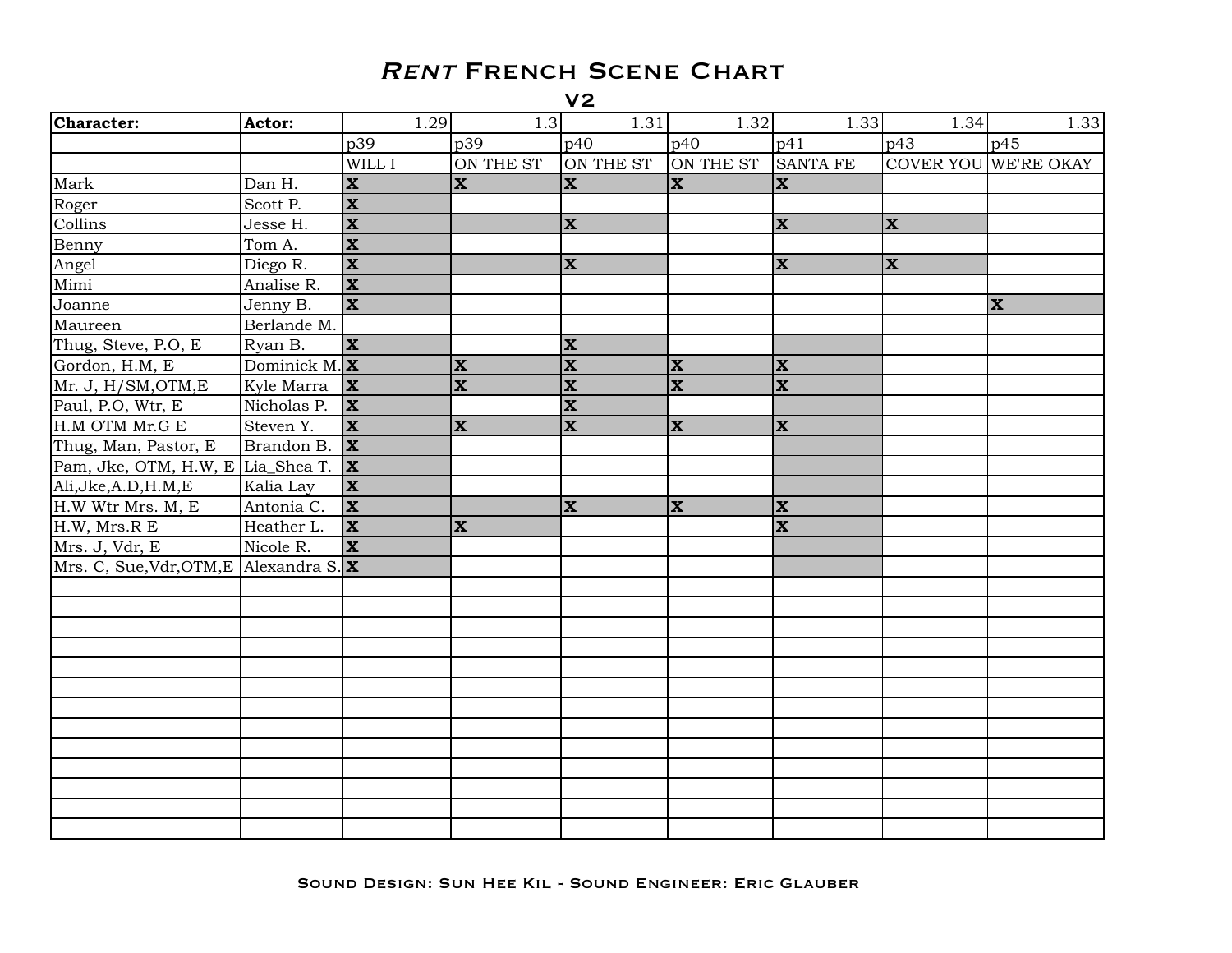| <b>Character:</b>                     | Actor:          | 1.34         | 1.35                    | 1.36                      | 1.37                      | 1.38                    | 1.39                    | 1.4                                                                          |
|---------------------------------------|-----------------|--------------|-------------------------|---------------------------|---------------------------|-------------------------|-------------------------|------------------------------------------------------------------------------|
|                                       |                 | p47          | p49                     | p49                       | p49                       | p50                     | p51                     | p56                                                                          |
|                                       |                 |              |                         |                           |                           |                         |                         | XMAS BELLS XMAS BELLS XMAS BELLS XMAS BELLS XMAS BELLS XMAS BELLS XMAS BELLS |
| Mark                                  | Dan H.          |              | <b>X</b>                | <b>X</b>                  | $\mathbf x$               | $\mathbf{x}$            | $\mathbf x$             | <b>X</b>                                                                     |
| Roger                                 | Scott P.        |              | $\mathbf x$             | $\mathbf x$               | $\mathbf x$               | $\overline{\mathbf{x}}$ | $\overline{\mathbf{X}}$ | <b>x</b>                                                                     |
| Collins                               | Jesse H.        |              | $\overline{\mathbf{x}}$ | $\overline{\mathbf{x}}$   | $\mathbf x$               | $\overline{\mathbf{x}}$ | $\overline{\mathbf{x}}$ | <b>x</b>                                                                     |
| Benny                                 | Tom A.          |              | $\overline{\mathbf{x}}$ | $\mathbf x$               | $\overline{\mathbf{x}}$   | $\overline{\mathbf{x}}$ | $\overline{\mathbf{x}}$ | <b>x</b>                                                                     |
| Angel                                 | Diego R.        |              | $\overline{\mathbf{x}}$ | $\overline{\mathbf{x}}$   | $\overline{\mathbf{x}}$   | $\overline{\mathbf{x}}$ | $\overline{\mathbf{x}}$ | $ \mathbf{x} $                                                               |
| Mimi                                  | Analise R.      |              |                         | $\overline{\mathbf{x}}$   | $\overline{\mathbf{x}}$   | $\overline{\mathbf{x}}$ | $\overline{\mathbf{x}}$ | $ \mathbf{x} $                                                               |
| Joanne                                | Jenny B.        |              |                         | $\overline{\mathbf{x}}$   | $\overline{\mathbf{x}}$   | $\overline{\mathbf{x}}$ | $\overline{\mathbf{x}}$ | $ \mathbf{x} $                                                               |
| Maureen                               | Berlande M.     |              |                         |                           |                           |                         |                         | $\overline{\mathbf{x}}$                                                      |
| Thug, Steve, P.O, E                   | Ryan B.         |              |                         |                           |                           | $ \mathbf{x} $          | $\mathbf x$             | <b>x</b>                                                                     |
| Gordon, H.M, E                        | Dominick M. $X$ |              | $\mathbf x$             | $\boldsymbol{\mathrm{X}}$ | $\mathbf x$               | $\mathbf{x}$            | $\mathbf{x}$            | <b>x</b>                                                                     |
| Mr. J, H/SM, OTM, E                   | Kyle Marra      | $\mathbf{x}$ | $\overline{\mathbf{x}}$ | $\overline{\mathbf{x}}$   | $\overline{\mathbf{x}}$   | $\overline{\mathbf{x}}$ | $\overline{\mathbf{x}}$ | $ \mathbf{x} $                                                               |
| Paul, P.O, Wtr, E                     | Nicholas P.     |              |                         |                           |                           | $\overline{\mathbf{x}}$ | $\overline{\mathbf{x}}$ | $ \mathbf{x} $                                                               |
| H.M OTM Mr.G E                        | Steven Y.       | <b>X</b>     | $\mathbf{x}$            | $\boldsymbol{\mathrm{X}}$ | $\boldsymbol{\mathrm{X}}$ | $\overline{\mathbf{x}}$ | $\overline{\mathbf{X}}$ | <b>X</b>                                                                     |
| Thug, Man, Pastor, E                  | Brandon B.      |              |                         | $\overline{\mathbf{x}}$   | $\overline{\mathbf{x}}$   | $\overline{\mathbf{x}}$ | $\overline{\mathbf{x}}$ | $ \mathbf{x} $                                                               |
| Pam, Jke, OTM, H.W, E Lia_Shea T.     |                 |              | $\overline{\mathbf{x}}$ | $\overline{\mathbf{x}}$   | $\overline{\mathbf{x}}$   | $\overline{\mathbf{x}}$ | $\overline{\mathbf{x}}$ | $ \mathbf{x} $                                                               |
| Ali, Jke, A.D, H.M, E                 | Kalia Lay       |              | $\overline{\mathbf{x}}$ | $\mathbf x$               | $\boldsymbol{\mathrm{x}}$ | $\overline{\mathbf{x}}$ | $\mathbf x$             | <b>x</b>                                                                     |
| H.W Wtr Mrs. M, E                     | Antonia C.      | X            | $\overline{\mathbf{x}}$ | $\mathbf x$               | $\mathbf x$               | $\overline{\mathbf{x}}$ | $\mathbf x$             | $ \mathbf{x} $                                                               |
| H.W, Mrs.R E                          | Heather L.      | <b>x</b>     | $\overline{\mathbf{x}}$ | $\overline{\mathbf{x}}$   | $\overline{\mathbf{x}}$   | $\overline{\mathbf{x}}$ | $\overline{\mathbf{x}}$ | $ \mathbf{x} $                                                               |
| Mrs. J, Vdr, E                        | Nicole R.       |              | $\overline{\mathbf{x}}$ | $\overline{\mathbf{x}}$   | $\overline{\mathbf{x}}$   | $\overline{\mathbf{x}}$ | $\overline{\mathbf{x}}$ | $ \mathbf{x} $                                                               |
| Mrs. C, Sue, Vdr, OTM, E Alexandra S. |                 |              | $\overline{\mathbf{x}}$ | $\overline{\mathbf{x}}$   | $\overline{\mathbf{x}}$   | $\overline{\mathbf{x}}$ | $\overline{\mathbf{x}}$ | <b>x</b>                                                                     |
|                                       |                 |              |                         |                           |                           |                         |                         |                                                                              |
|                                       |                 |              |                         |                           |                           |                         |                         |                                                                              |
|                                       |                 |              |                         |                           |                           |                         |                         |                                                                              |
|                                       |                 |              |                         |                           |                           |                         |                         |                                                                              |
|                                       |                 |              |                         |                           |                           |                         |                         |                                                                              |
|                                       |                 |              |                         |                           |                           |                         |                         |                                                                              |
|                                       |                 |              |                         |                           |                           |                         |                         |                                                                              |
|                                       |                 |              |                         |                           |                           |                         |                         |                                                                              |
|                                       |                 |              |                         |                           |                           |                         |                         |                                                                              |
|                                       |                 |              |                         |                           |                           |                         |                         |                                                                              |
|                                       |                 |              |                         |                           |                           |                         |                         |                                                                              |
|                                       |                 |              |                         |                           |                           |                         |                         |                                                                              |
|                                       |                 |              |                         |                           |                           |                         |                         |                                                                              |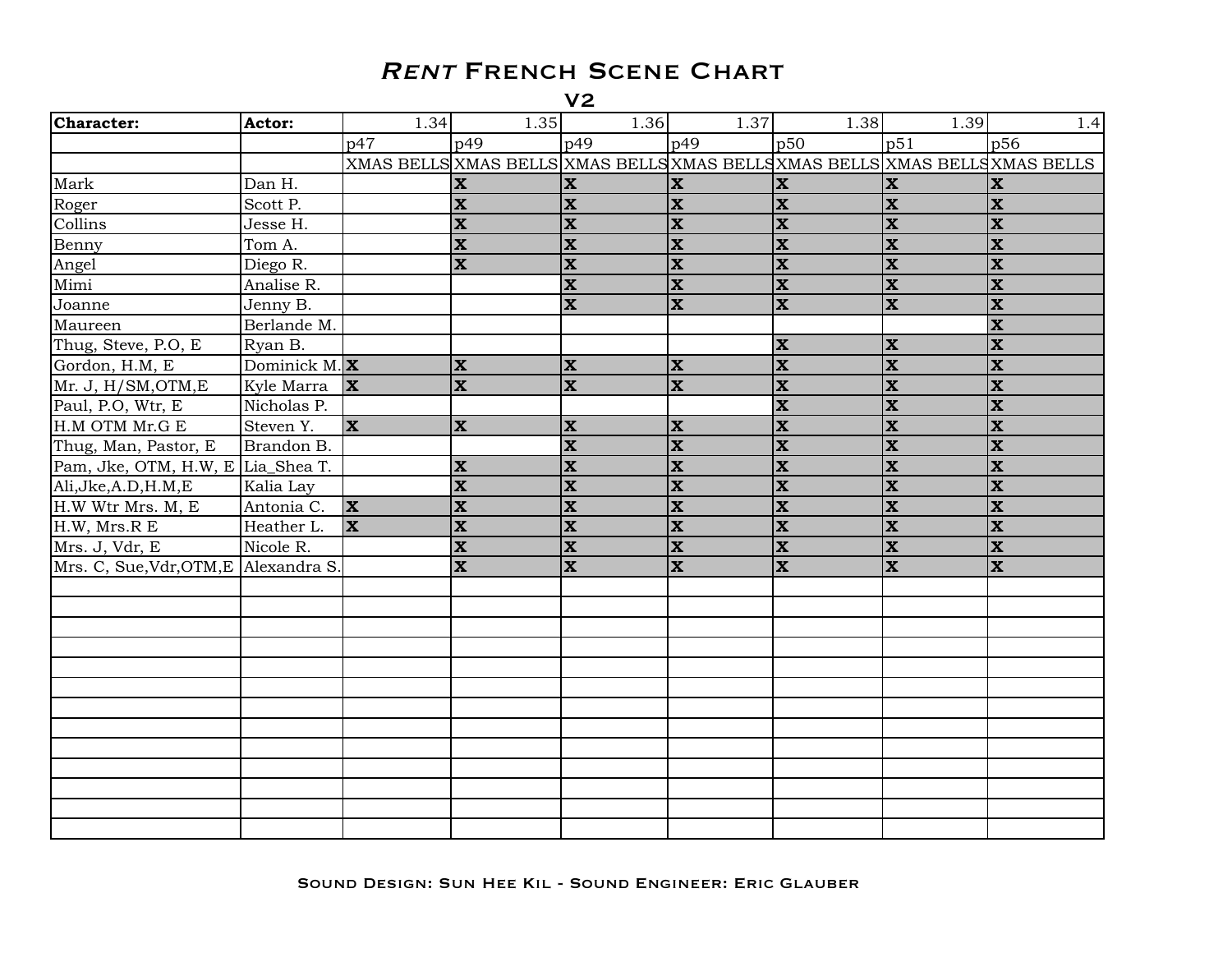| <b>Character:</b>                                  | Actor:                   | 1.41            | 1.42                     | 1.43                     | 1.44                      | 1.45                      | 1.46                     | $\overline{2}$          |
|----------------------------------------------------|--------------------------|-----------------|--------------------------|--------------------------|---------------------------|---------------------------|--------------------------|-------------------------|
|                                                    |                          | p57             | p59                      | p64                      | p65                       | p67                       | p69                      | p73                     |
|                                                    |                          | <b>OVR MOON</b> | <b>LAVIE BHM</b>         | <b>LAVIE BHM</b>         | <b>LAVIE BHM</b>          | <b>LAVIE BHM</b>          | <b>LAVIE BHM</b>         | <b>SNS OF LOVE</b>      |
| Mark                                               | Dan H.                   | $ \mathbf{x} $  | $\vert \mathbf{x} \vert$ | $\mathbf{x}$             | $ \mathbf{x} $            | $\boldsymbol{\mathrm{x}}$ | $\vert \mathbf{x} \vert$ | $\mathbf{x}$            |
| Roger                                              | Scott P.                 |                 | $ \mathbf{x} $           | $\mathbf x$              | $\mathbf{x}$              | $\overline{\mathbf{X}}$   | $\overline{\mathbf{x}}$  | $\mathbf x$             |
| Collins                                            | Jesse H.                 |                 | $ \mathbf{x} $           | $\mathbf x$              | $ \mathbf{x} $            | $\overline{\mathbf{X}}$   | $\overline{\mathbf{x}}$  | $\mathbf x$             |
| Benny                                              | Tom A.                   |                 | $ \mathbf{x} $           | $\overline{\mathbf{x}}$  | $\overline{\mathbf{x}}$   |                           |                          | $\overline{\mathbf{x}}$ |
| Angel                                              | Diego R.                 |                 | $ \mathbf{x} $           | $\overline{\mathbf{x}}$  | $ \mathbf{x} $            | $\overline{\mathbf{x}}$   | $\mathbf{x}$             | $\overline{\mathbf{x}}$ |
| Mimi                                               | Analise R.               |                 | $\vert \mathbf{x} \vert$ | $\overline{\mathbf{x}}$  | $ \mathbf{x} $            | $\overline{\mathbf{X}}$   | $\overline{\mathbf{x}}$  | $\overline{\mathbf{x}}$ |
| Joanne                                             | Jenny B.                 |                 | $\overline{\mathbf{x}}$  | $\overline{\mathbf{x}}$  | $\overline{\mathbf{x}}$   | $\overline{\mathbf{x}}$   | $ \mathbf{x} $           | $\overline{\mathbf{x}}$ |
| Maureen                                            | Berlande M. $\mathbf{X}$ |                 | $\overline{\mathbf{X}}$  | $\overline{\mathbf{x}}$  | $\overline{\mathbf{x}}$   | $\overline{\mathbf{x}}$   | $\overline{\mathbf{x}}$  | $\overline{\mathbf{X}}$ |
| Thug, Steve, P.O, E                                | Ryan B.                  |                 | $\overline{\mathbf{x}}$  | $\overline{\mathbf{x}}$  | $ \mathbf{x} $            | $\overline{\mathbf{x}}$   | $\overline{\mathbf{x}}$  | $\overline{\mathbf{x}}$ |
| Gordon, H.M, E                                     | Dominick M.              |                 | $\vert \mathbf{x} \vert$ | $\vert \mathbf{x} \vert$ | $ \mathbf{x} $            | $\overline{\mathbf{X}}$   | $\overline{\mathbf{x}}$  | $\mathbf{x}$            |
| Mr. J, H/SM, OTM, E                                | Kyle Marra               | $\mathbf{x}$    | $\overline{\mathbf{x}}$  | $\overline{\mathbf{x}}$  | $\overline{\mathbf{x}}$   | $\overline{\mathbf{x}}$   | $\overline{\mathbf{x}}$  | $\overline{\mathbf{x}}$ |
| Paul, P.O, Wtr, E                                  | Nicholas P.              |                 | $\overline{\mathbf{x}}$  | $\overline{\mathbf{x}}$  | $\overline{\mathbf{x}}$   | $\overline{\mathbf{x}}$   | $\overline{\mathbf{x}}$  | $\overline{\mathbf{x}}$ |
| H.M OTM Mr.G E                                     | Steven Y.                | <b>X</b>        | $\overline{\mathbf{x}}$  | $\overline{\mathbf{x}}$  |                           |                           |                          | $ \mathbf{x} $          |
| Thug, Man, Pastor, E                               | Brandon B.               |                 | $ \mathbf{x} $           | $\overline{\mathbf{x}}$  | $ \mathbf{x} $            | $\mathbf{x}$              | $ \mathbf{x} $           | $\overline{\mathbf{x}}$ |
| Pam, Jke, OTM, H.W, E Lia_Shea T. $\mathbf{X}$     |                          |                 | $\overline{\mathbf{x}}$  | $\overline{\mathbf{X}}$  | $\overline{\mathbf{x}}$   | $\overline{\mathbf{x}}$   | $\overline{\mathbf{x}}$  | $\overline{\mathbf{x}}$ |
| Ali, Jke, A.D, H.M, E                              | Kalia Lay                |                 | $\mathbf x$              | $\overline{\mathbf{x}}$  | $\overline{\mathbf{x}}$   | $\overline{\mathbf{x}}$   | $\overline{\mathbf{x}}$  | $\overline{\mathbf{x}}$ |
| H.W Wtr Mrs. M, E                                  | Antonia C.               |                 | $\overline{\mathbf{x}}$  | $\mathbf x$              | $\boldsymbol{\mathrm{x}}$ | $\overline{\mathbf{x}}$   | $\overline{\mathbf{x}}$  | $\overline{\mathbf{x}}$ |
| H.W, Mrs.R E                                       | Heather L.               |                 | $ \mathbf{x} $           | $\overline{\mathbf{x}}$  | $ \mathbf{x} $            | $\overline{\mathbf{x}}$   | $\overline{\mathbf{x}}$  | $\overline{\mathbf{x}}$ |
| Mrs. J, Vdr, E                                     | Nicole R.                |                 | $ \mathbf{x} $           | $\mathbf x$              | $ \mathbf{x} $            | $\overline{\mathbf{x}}$   | $\overline{\mathbf{x}}$  | $\overline{\mathbf{x}}$ |
| Mrs. C, Sue, Vdr, OTM, E Alexandra S. $\mathbf{x}$ |                          |                 | $\overline{\mathbf{x}}$  | $\overline{\mathbf{x}}$  | $\overline{\mathbf{x}}$   | $\overline{\mathbf{x}}$   | $\overline{\mathbf{x}}$  | $\overline{\mathbf{x}}$ |
|                                                    |                          |                 |                          |                          |                           |                           |                          |                         |
|                                                    |                          |                 |                          |                          |                           |                           |                          |                         |
|                                                    |                          |                 |                          |                          |                           |                           |                          |                         |
|                                                    |                          |                 |                          |                          |                           |                           |                          |                         |
|                                                    |                          |                 |                          |                          |                           |                           |                          |                         |
|                                                    |                          |                 |                          |                          |                           |                           |                          |                         |
|                                                    |                          |                 |                          |                          |                           |                           |                          |                         |
|                                                    |                          |                 |                          |                          |                           |                           |                          |                         |
|                                                    |                          |                 |                          |                          |                           |                           |                          |                         |
|                                                    |                          |                 |                          |                          |                           |                           |                          |                         |
|                                                    |                          |                 |                          |                          |                           |                           |                          |                         |
|                                                    |                          |                 |                          |                          |                           |                           |                          |                         |
|                                                    |                          |                 |                          |                          |                           |                           |                          |                         |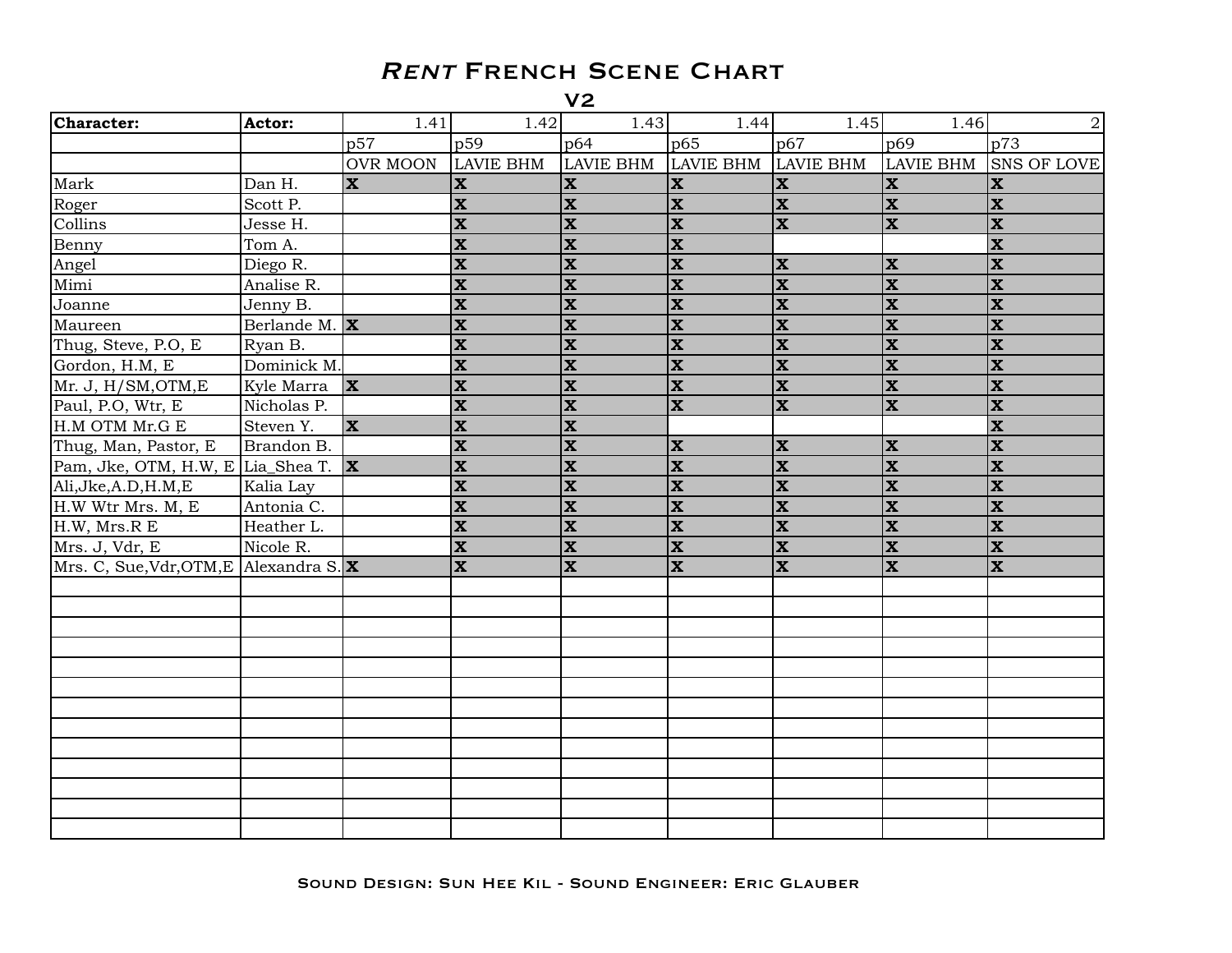| Character:                            | Actor:      | 2.1             | 2.2          | 2.3                     | 2.4                     | 2.5          | 2.6            | 2.7                       |
|---------------------------------------|-------------|-----------------|--------------|-------------------------|-------------------------|--------------|----------------|---------------------------|
|                                       |             | p74             | p75          | p76                     | p78                     | p79          | p79            | p80                       |
|                                       |             | <b>NEW YEAR</b> | NEW YEAR     | NEW YEAR                | <b>NEW YEAR</b>         | VM #3        | VM#4           | NEW YEAR (b)              |
| Mark                                  | Dan H.      | <b>X</b>        | $\mathbf x$  | $\mathbf{x}$            | $\mathbf{x}$            |              | $\mathbf{x}$   | <b>x</b>                  |
| Roger                                 | Scott P.    | <b>X</b>        | $\mathbf x$  | $\mathbf{x}$            | $\mathbf{x}$            |              |                | $ \mathbf{x} $            |
| Collins                               | Jesse H.    |                 |              |                         | $\overline{\mathbf{x}}$ |              |                | $ \mathbf{x} $            |
| Benny                                 | Tom A.      |                 |              |                         |                         |              |                |                           |
| Angel                                 | Diego R.    |                 |              |                         |                         | <b>X</b>     |                | <b>X</b>                  |
| Mimi                                  | Analise R.  | <b>X</b>        | $\mathbf{x}$ | $\mathbf x$             | $ \mathbf{x} $          |              |                | $ \overline{\mathbf{x}} $ |
| Joanne                                | Jenny B.    |                 |              | $\overline{\mathbf{x}}$ | $\overline{\mathbf{x}}$ |              |                | $\overline{\mathbf{x}}$   |
| Maureen                               | Berlande M. |                 | $\mathbf{x}$ | $\overline{\mathbf{x}}$ | $ \mathbf{x} $          |              |                | $ \mathbf{x} $            |
| Thug, Steve, P.O, E                   | Ryan B.     |                 |              |                         |                         |              |                |                           |
| Gordon, H.M, E                        | Dominick M. |                 |              |                         |                         |              |                |                           |
| Mr. J, H/SM, OTM, E                   | Kyle Marra  |                 |              |                         |                         |              |                |                           |
| Paul, P.O, Wtr, E                     | Nicholas P. |                 |              |                         |                         |              |                |                           |
| H.M OTM Mr.G E                        | Steven Y.   |                 |              |                         |                         |              |                |                           |
| Thug, Man, Pastor, E                  | Brandon B.  |                 |              |                         |                         |              |                |                           |
| Pam, Jke, OTM, H.W, E Lia_Shea T.     |             |                 |              |                         |                         |              |                |                           |
| Ali, Jke, A.D, H.M, E                 | Kalia Lay   |                 |              |                         |                         |              | $ \mathbf{x} $ |                           |
| H.W Wtr Mrs. M, E                     | Antonia C.  |                 |              |                         |                         |              |                |                           |
| H.W, Mrs.R E                          | Heather L.  |                 |              |                         |                         |              |                |                           |
| Mrs. J, Vdr, E                        | Nicole R.   |                 |              |                         |                         |              |                |                           |
| Mrs. C, Sue, Vdr, OTM, E Alexandra S. |             |                 |              |                         |                         | $\mathbf{x}$ |                |                           |
|                                       |             |                 |              |                         |                         |              |                |                           |
|                                       |             |                 |              |                         |                         |              |                |                           |
|                                       |             |                 |              |                         |                         |              |                |                           |
|                                       |             |                 |              |                         |                         |              |                |                           |
|                                       |             |                 |              |                         |                         |              |                |                           |
|                                       |             |                 |              |                         |                         |              |                |                           |
|                                       |             |                 |              |                         |                         |              |                |                           |
|                                       |             |                 |              |                         |                         |              |                |                           |
|                                       |             |                 |              |                         |                         |              |                |                           |
|                                       |             |                 |              |                         |                         |              |                |                           |
|                                       |             |                 |              |                         |                         |              |                |                           |
|                                       |             |                 |              |                         |                         |              |                |                           |
|                                       |             |                 |              |                         |                         |              |                |                           |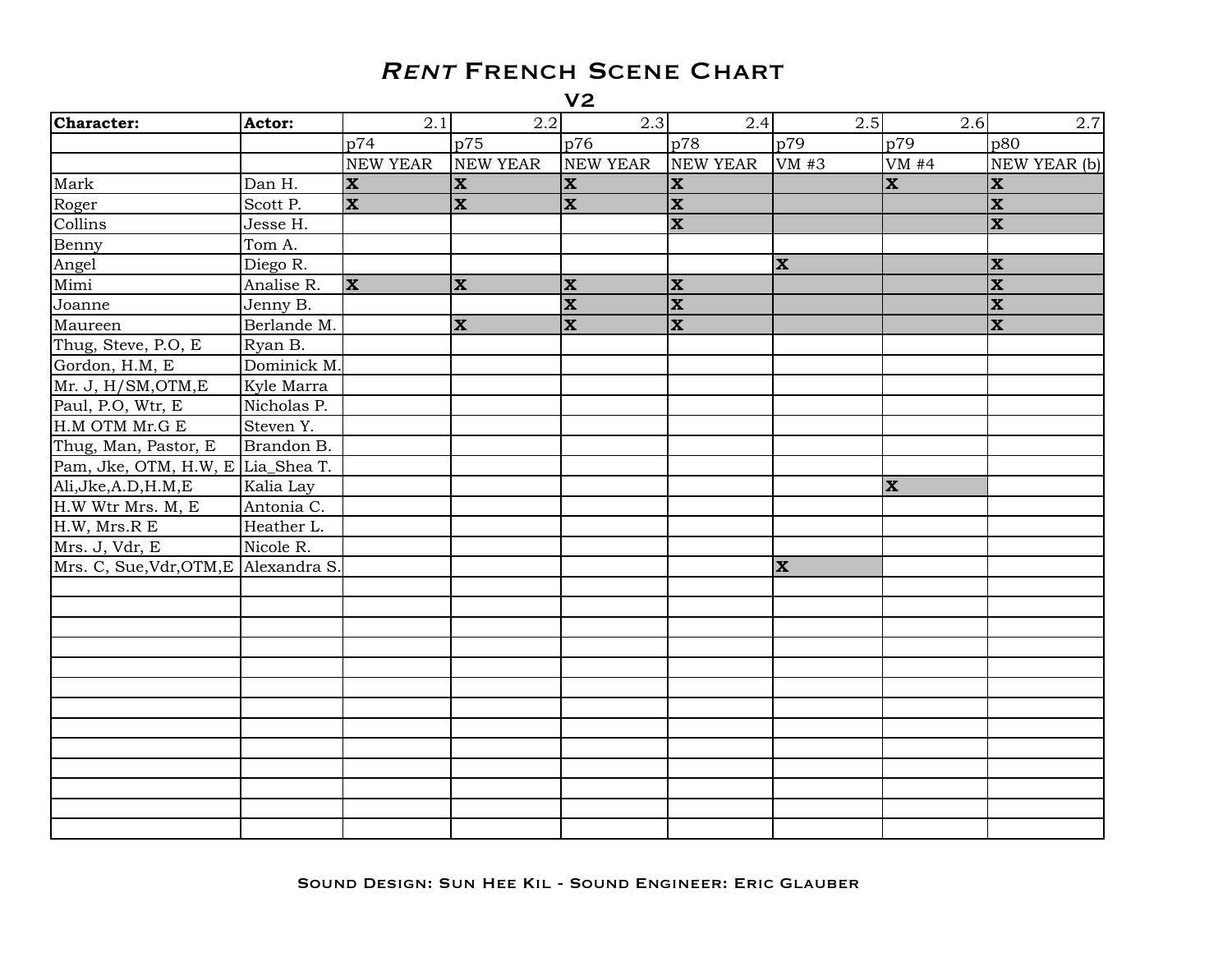| Character:                            | Actor:                   | 2.8                     | 2.9         | 2.1      | 2.12               | 2.13                    | 2.14                    | 2.15        |
|---------------------------------------|--------------------------|-------------------------|-------------|----------|--------------------|-------------------------|-------------------------|-------------|
|                                       |                          | 81                      | 85          | 86       | 86                 | 86                      | 90                      | 90          |
|                                       |                          | NEW YEAR (b)            |             |          | VLNTNS DAY TAKE ME |                         | SNS LOVE                | W/OUT YOU   |
| Mark                                  | Dan H.                   | $\mathbf{x}$            |             |          | lx.                |                         | $ \mathbf{x} $          |             |
| Roger                                 | Scott P.                 | $\overline{\mathbf{x}}$ | <b>X</b>    |          |                    |                         | $ \mathbf{x} $          | <b>X</b>    |
| Collins                               | Jesse H.                 | $\overline{\mathbf{x}}$ |             |          |                    |                         | $\overline{\mathbf{x}}$ |             |
| Benny                                 | Tom A.                   | $\mathbf{x}$            |             |          |                    |                         | $ \mathbf{x} $          |             |
| Angel                                 | Diego R.                 | $\overline{\mathbf{x}}$ |             |          |                    |                         | $\overline{\mathbf{x}}$ |             |
| Mimi                                  | Analise R.               | X                       | $\mathbf x$ | <b>X</b> |                    |                         | $ \mathbf{x} $          | $\mathbf x$ |
| Joanne                                | Jenny B.                 | $\overline{\mathbf{x}}$ |             |          | <b>x</b>           | $\mathbf x$             | $ \mathbf{x} $          |             |
| Maureen                               | Berlande M. $\mathbf{x}$ |                         |             |          | $ \mathbf{x} $     | $\overline{\mathbf{x}}$ | $ \mathbf{x} $          |             |
| Thug, Steve, P.O, E                   | Ryan B.                  |                         |             |          |                    |                         | $\overline{\mathbf{x}}$ |             |
| Gordon, H.M, E                        | Dominick M.              |                         |             |          |                    |                         | $ \mathbf{x} $          |             |
| Mr. J, H/SM, OTM, E                   | Kyle Marra               |                         |             |          |                    |                         | $ \mathbf{x} $          |             |
| Paul, P.O, Wtr, E                     | Nicholas P.              |                         |             |          |                    |                         | $ \mathbf{x} $          |             |
| H.M OTM Mr.G E                        | Steven Y.                |                         |             |          |                    |                         | $\overline{\mathbf{x}}$ |             |
| Thug, Man, Pastor, E                  | Brandon B.               |                         |             | <b>X</b> |                    |                         | $\overline{\mathbf{x}}$ |             |
| Pam, Jke, OTM, H.W, E Lia_Shea T.     |                          |                         |             |          |                    |                         | $ \mathbf{x} $          |             |
| Ali, Jke, A.D, H.M, E                 | Kalia Lay                |                         |             |          |                    |                         | $ \mathbf{x} $          |             |
| H.W Wtr Mrs. M, E                     | Antonia C.               |                         |             |          |                    |                         | $\overline{\mathbf{x}}$ |             |
| H.W, Mrs.R E                          | Heather L.               |                         |             |          |                    |                         | $ \mathbf{x} $          |             |
| Mrs. J, Vdr, E                        | Nicole R.                |                         |             |          |                    |                         | $\overline{\mathbf{x}}$ |             |
| Mrs. C, Sue, Vdr, OTM, E Alexandra S. |                          |                         |             |          |                    |                         | $\overline{\mathbf{x}}$ |             |
|                                       |                          |                         |             |          |                    |                         |                         |             |
|                                       |                          |                         |             |          |                    |                         |                         |             |
|                                       |                          |                         |             |          |                    |                         |                         |             |
|                                       |                          |                         |             |          |                    |                         |                         |             |
|                                       |                          |                         |             |          |                    |                         |                         |             |
|                                       |                          |                         |             |          |                    |                         |                         |             |
|                                       |                          |                         |             |          |                    |                         |                         |             |
|                                       |                          |                         |             |          |                    |                         |                         |             |
|                                       |                          |                         |             |          |                    |                         |                         |             |
|                                       |                          |                         |             |          |                    |                         |                         |             |
|                                       |                          |                         |             |          |                    |                         |                         |             |
|                                       |                          |                         |             |          |                    |                         |                         |             |
|                                       |                          |                         |             |          |                    |                         |                         |             |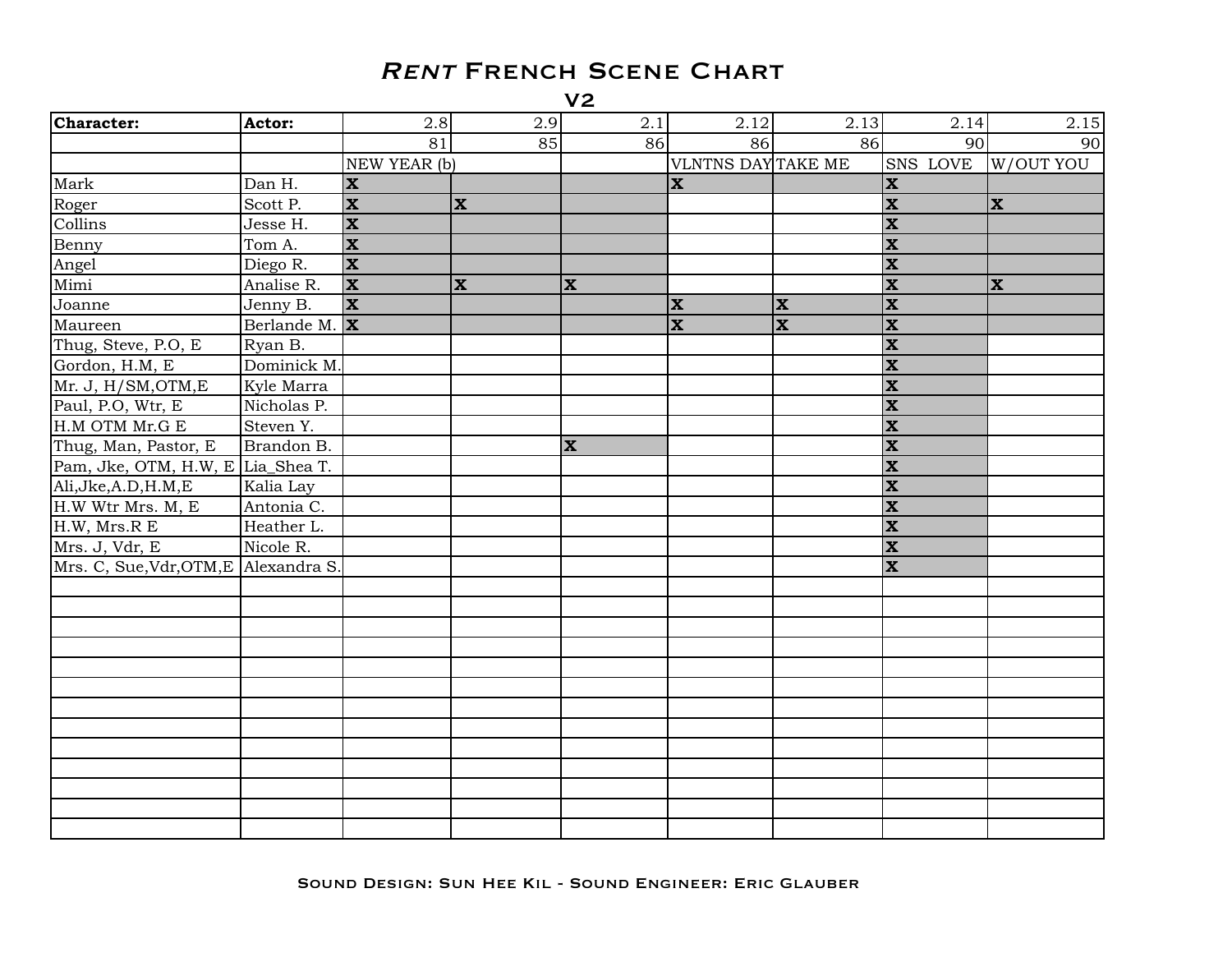| Character:                            | Actor:      | 2.16              | 2.17         | 2.18                     | 2.19                    | 2.2                                     | 2.21                    | 2.22        |
|---------------------------------------|-------------|-------------------|--------------|--------------------------|-------------------------|-----------------------------------------|-------------------------|-------------|
|                                       |             | 91                | 93           | 94                       | 97                      | 99                                      | 100                     | 103         |
|                                       |             | $W/OUT$ YOU VM #5 |              | <b>CONTACT</b>           |                         | COVER YOU HALLOWEEN GDBYE LVE GDBYE LVE |                         |             |
| Mark                                  | Dan H.      |                   |              | $\vert \mathbf{x} \vert$ | $ \mathbf{x} $          | $ \mathbf{x} $                          | $ \mathbf{x} $          | <b>X</b>    |
| Roger                                 | Scott P.    | <b>X</b>          |              | $\mathbf x$              | $\mathbf{x}$            |                                         | $\overline{\mathbf{x}}$ | $\mathbf x$ |
| Collins                               | Jesse H.    |                   |              | $\mathbf x$              | $ \mathbf{x} $          |                                         | $\overline{\mathbf{x}}$ |             |
| Benny                                 | Tom A.      |                   |              | $\overline{\mathbf{x}}$  | $ \mathbf{x} $          |                                         | $\overline{\mathbf{x}}$ |             |
| Angel                                 | Diego R.    |                   |              | $\overline{\mathbf{x}}$  |                         |                                         |                         |             |
| Mimi                                  | Analise R.  | <b>X</b>          |              | $\overline{\mathbf{x}}$  | x                       |                                         | $\mathbf{x}$            |             |
| Joanne                                | Jenny B.    |                   |              | $\overline{\mathbf{x}}$  | $\overline{\mathbf{x}}$ |                                         | $\overline{\mathbf{x}}$ |             |
| Maureen                               | Berlande M. |                   |              | $\overline{\mathbf{x}}$  | $\overline{\mathbf{x}}$ |                                         | $\overline{\mathbf{x}}$ |             |
| Thug, Steve, P.O, E                   | Ryan B.     |                   |              |                          |                         |                                         |                         |             |
| Gordon, H.M, E                        | Dominick M. |                   |              |                          |                         |                                         |                         |             |
| Mr. J, H/SM, OTM, E                   | Kyle Marra  |                   |              |                          |                         |                                         |                         |             |
| Paul, P.O, Wtr, E                     | Nicholas P. |                   |              |                          |                         |                                         |                         |             |
| H.M OTM Mr.G E                        | Steven Y.   |                   |              |                          |                         |                                         |                         |             |
| Thug, Man, Pastor, E                  | Brandon B.  |                   |              |                          |                         |                                         |                         |             |
| Pam, Jke, OTM, H.W, E Lia_Shea T.     |             |                   |              |                          |                         |                                         |                         |             |
| Ali, Jke, A.D, H.M, E                 | Kalia Lay   |                   | $\mathbf{x}$ |                          |                         |                                         |                         |             |
| H.W Wtr Mrs. M, E                     | Antonia C.  |                   |              |                          |                         |                                         |                         |             |
| H.W, Mrs.R E                          | Heather L.  |                   |              |                          |                         |                                         |                         |             |
| Mrs. J, Vdr, E                        | Nicole R.   |                   |              |                          |                         |                                         |                         |             |
| Mrs. C, Sue, Vdr, OTM, E Alexandra S. |             |                   |              |                          |                         |                                         |                         |             |
|                                       |             |                   |              |                          |                         |                                         |                         |             |
|                                       |             |                   |              |                          |                         |                                         |                         |             |
|                                       |             |                   |              |                          |                         |                                         |                         |             |
|                                       |             |                   |              |                          |                         |                                         |                         |             |
|                                       |             |                   |              |                          |                         |                                         |                         |             |
|                                       |             |                   |              |                          |                         |                                         |                         |             |
|                                       |             |                   |              |                          |                         |                                         |                         |             |
|                                       |             |                   |              |                          |                         |                                         |                         |             |
|                                       |             |                   |              |                          |                         |                                         |                         |             |
|                                       |             |                   |              |                          |                         |                                         |                         |             |
|                                       |             |                   |              |                          |                         |                                         |                         |             |
|                                       |             |                   |              |                          |                         |                                         |                         |             |
|                                       |             |                   |              |                          |                         |                                         |                         |             |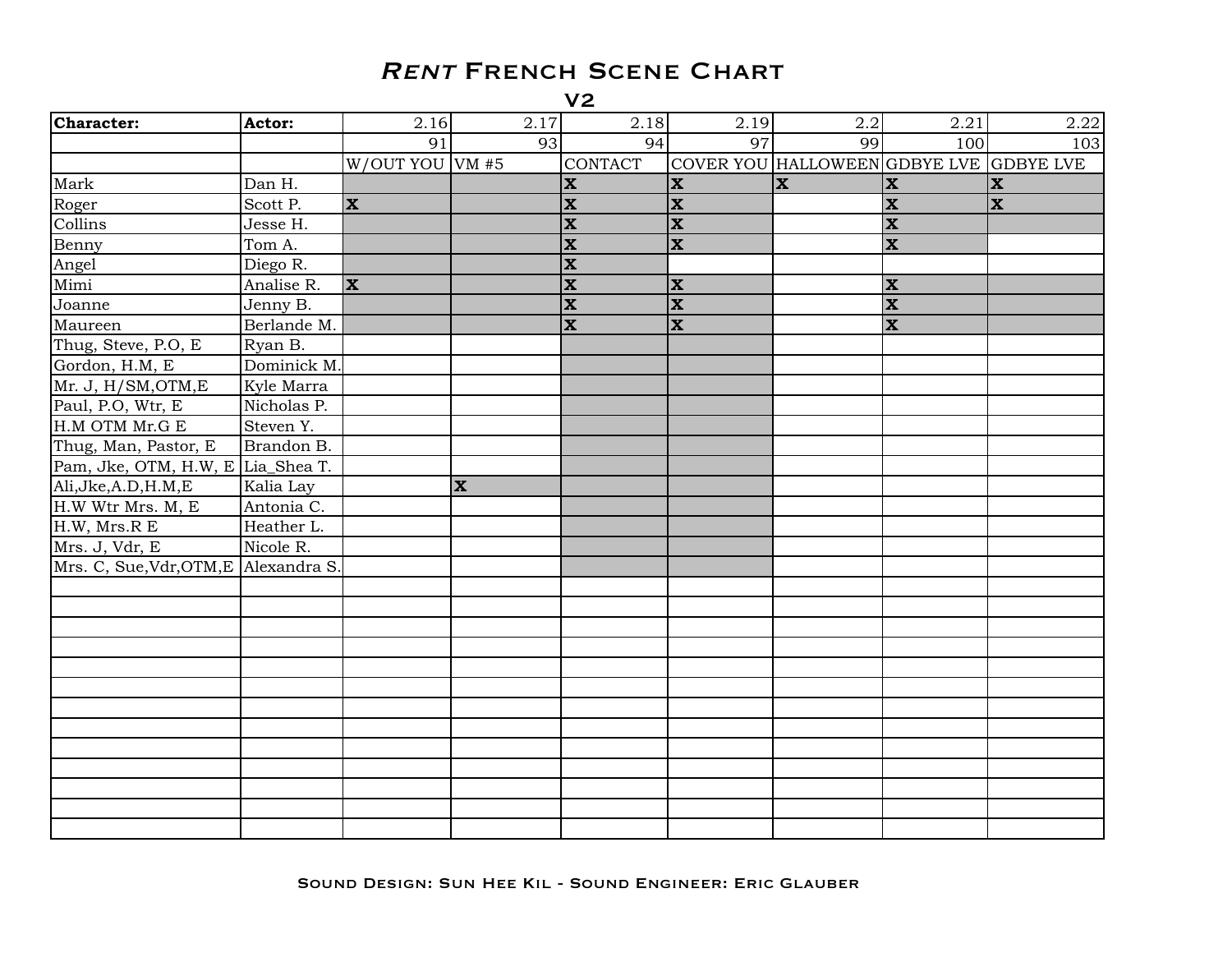| Character:                            | Actor:      | 2.23     | 2.24                                                              | 2.25         | 2.26         | 2.27           | 2.28           |                         | 2.29 |
|---------------------------------------|-------------|----------|-------------------------------------------------------------------|--------------|--------------|----------------|----------------|-------------------------|------|
|                                       |             | 104      | 106                                                               | 106          | 107          | 107            | 108            |                         | 110  |
|                                       |             |          | GDBYE LVE GDBYE LVE WHT U OWN WHT U OWN WHT U OWN WHT U OWN VM #6 |              |              |                |                |                         |      |
| Mark                                  | Dan H.      | <b>X</b> | <b>X</b>                                                          | $\mathbf{x}$ | lx.          | $ \mathbf{x} $ | <b>x</b>       |                         |      |
| Roger                                 | Scott P.    | X        |                                                                   |              |              |                | $ \mathbf{x} $ |                         |      |
| Collins                               | Jesse H.    |          |                                                                   | $\mathbf x$  | $\mathbf{x}$ |                |                |                         |      |
| Benny                                 | Tom A.      |          | $\mathbf{x}$                                                      | $\mathbf{x}$ | <b>x</b>     |                |                |                         |      |
| Angel                                 | Diego R.    |          |                                                                   |              |              |                |                |                         |      |
| Mimi                                  | Analise R.  | X        | $\mathbf{x}$                                                      |              |              |                |                |                         |      |
| Joanne                                | Jenny B.    |          |                                                                   |              |              |                |                |                         |      |
| Maureen                               | Berlande M. |          |                                                                   |              |              |                |                |                         |      |
| Thug, Steve, P.O, E                   | Ryan B.     |          |                                                                   |              |              |                |                |                         |      |
| Gordon, H.M, E                        | Dominick M. |          |                                                                   |              |              |                |                |                         |      |
| Mr. J, H/SM, OTM, E                   | Kyle Marra  |          |                                                                   |              |              |                |                |                         |      |
| Paul, P.O, Wtr, E                     | Nicholas P. |          |                                                                   |              |              |                |                |                         |      |
| H.M OTM Mr.G E                        | Steven Y.   |          |                                                                   |              |              |                |                |                         |      |
| Thug, Man, Pastor, E                  | Brandon B.  |          |                                                                   | $\mathbf{x}$ |              |                |                |                         |      |
| Pam, Jke, OTM, H.W, E Lia_Shea T.     |             |          |                                                                   |              |              |                |                |                         |      |
| Ali, Jke, A.D, H.M, E                 | Kalia Lay   |          |                                                                   |              |              |                |                |                         |      |
| H.W Wtr Mrs. M, E                     | Antonia C.  |          |                                                                   |              |              |                |                | $\mathbf x$             |      |
| H.W, Mrs.R E                          | Heather L.  |          |                                                                   |              |              |                |                | $\overline{\mathbf{x}}$ |      |
| Mrs. J, Vdr, E                        | Nicole R.   |          |                                                                   |              |              |                |                | $\overline{\mathbf{x}}$ |      |
| Mrs. C, Sue, Vdr, OTM, E Alexandra S. |             |          |                                                                   |              |              |                |                | $\overline{\mathbf{x}}$ |      |
|                                       |             |          |                                                                   |              |              |                |                |                         |      |
|                                       |             |          |                                                                   |              |              |                |                |                         |      |
|                                       |             |          |                                                                   |              |              |                |                |                         |      |
|                                       |             |          |                                                                   |              |              |                |                |                         |      |
|                                       |             |          |                                                                   |              |              |                |                |                         |      |
|                                       |             |          |                                                                   |              |              |                |                |                         |      |
|                                       |             |          |                                                                   |              |              |                |                |                         |      |
|                                       |             |          |                                                                   |              |              |                |                |                         |      |
|                                       |             |          |                                                                   |              |              |                |                |                         |      |
|                                       |             |          |                                                                   |              |              |                |                |                         |      |
|                                       |             |          |                                                                   |              |              |                |                |                         |      |
|                                       |             |          |                                                                   |              |              |                |                |                         |      |
|                                       |             |          |                                                                   |              |              |                |                |                         |      |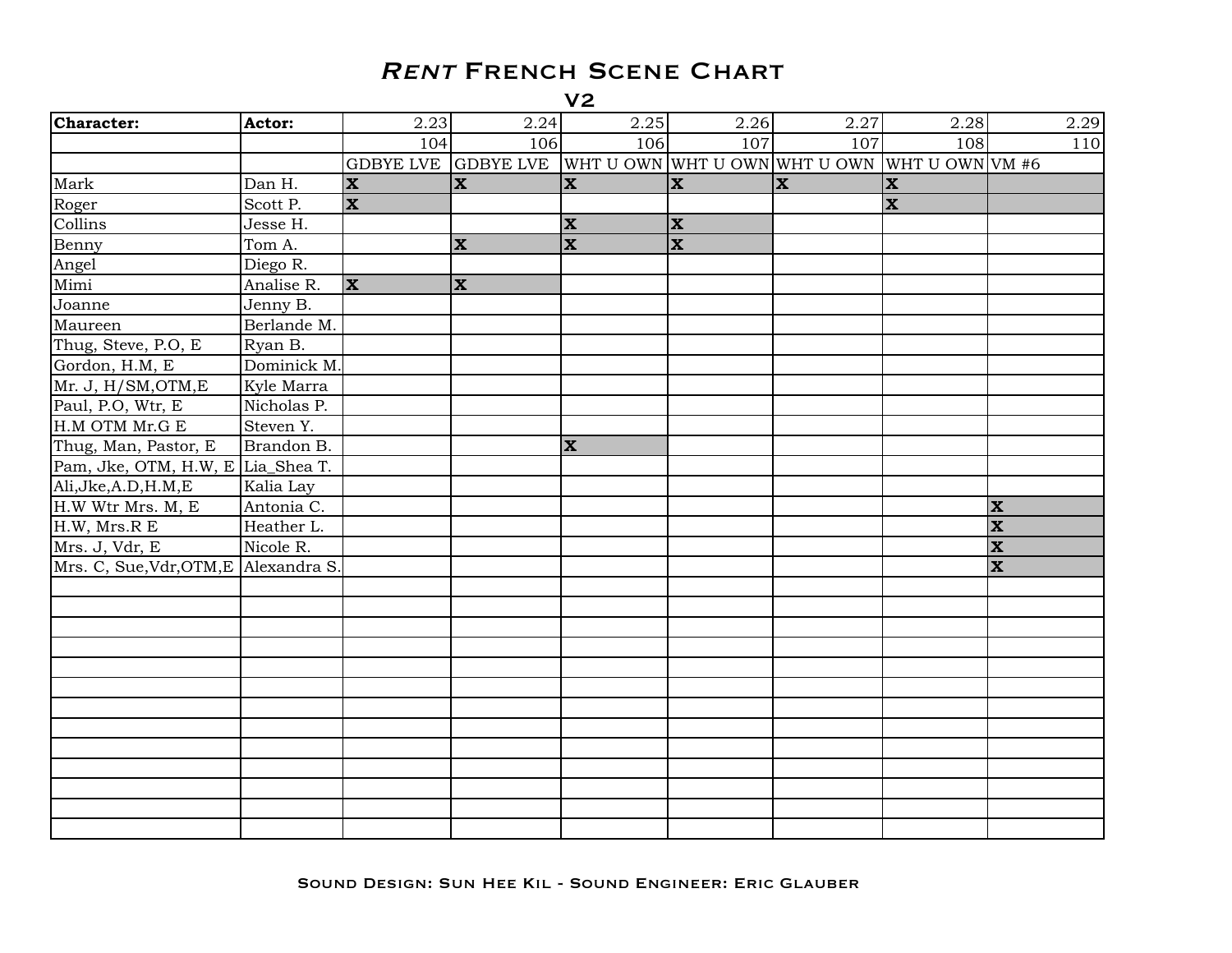| Character:                                     | Actor:          | 2.3                     | 2.31                    | 2.32         | 2.33                    | 2.34      | 2.35                           | 2.36                    |
|------------------------------------------------|-----------------|-------------------------|-------------------------|--------------|-------------------------|-----------|--------------------------------|-------------------------|
|                                                |                 | 110                     | 111                     | 112          | 113                     | 115       | 116                            | 117                     |
|                                                |                 | FINALE (a)              | FINALE (a)              | FINALE (a)   | FINALE (a)              | YOUR EYES | $\overline{\text{FINALE (b)}}$ |                         |
| Mark                                           | Dan H.          |                         | $\mathbf{x}$            | $\mathbf{x}$ | $ \mathbf{x} $          |           | $ \mathbf{x} $                 | $ \mathbf{x} $          |
| Roger                                          | Scott P.        |                         | $\overline{\mathbf{x}}$ | $\mathbf{x}$ | $\mathbf{x}$            | <b>X</b>  | $\overline{\mathbf{x}}$        | $ \mathbf{x} $          |
| Collins                                        | Jesse H.        |                         |                         | $\mathbf{x}$ | $\mathbf x$             |           | $\overline{\mathbf{x}}$        | <b>x</b>                |
| Benny                                          | Tom A.          |                         |                         |              |                         |           |                                | X                       |
| Angel                                          | Diego R.        |                         |                         |              |                         |           |                                | $\overline{\mathbf{x}}$ |
| Mimi                                           | Analise R.      |                         |                         |              | <b>X</b>                |           | $ \mathbf{x} $                 | $ \mathbf{x} $          |
| Joanne                                         | Jenny B.        |                         |                         |              | $\overline{\mathbf{x}}$ |           | $\overline{\mathbf{x}}$        | $ \mathbf{x} $          |
| Maureen                                        | Berlande M.     |                         |                         |              | $\overline{\mathbf{x}}$ |           | $\overline{\mathbf{x}}$        | $ \mathbf{x} $          |
| Thug, Steve, P.O, E                            | Ryan B.         |                         |                         |              |                         |           |                                | $\overline{\mathbf{x}}$ |
| Gordon, H.M, E                                 | Dominick M. $X$ |                         |                         |              |                         |           |                                | X                       |
| Mr. J, H/SM, OTM, E                            | Kyle Marra      | $ \mathbf{x} $          |                         |              |                         |           |                                | $\overline{\mathbf{x}}$ |
| Paul, P.O, Wtr, E                              | Nicholas P.     |                         |                         |              |                         |           |                                | $\overline{\mathbf{x}}$ |
| H.M OTM Mr.G E                                 | Steven Y.       | <b>X</b>                |                         |              |                         |           |                                | $\overline{\mathbf{x}}$ |
| Thug, Man, Pastor, E                           | Brandon B.      |                         |                         |              |                         |           |                                | $\mathbf x$             |
| Pam, Jke, OTM, H.W, E Lia_Shea T. $\mathbf{X}$ |                 |                         |                         |              |                         |           |                                | X                       |
| Ali, Jke, A.D, H.M, E                          | Kalia Lay       | $\overline{\mathbf{x}}$ |                         |              |                         |           |                                | $\overline{\mathbf{x}}$ |
| H.W Wtr Mrs. M, E                              | Antonia C.      |                         |                         |              |                         |           |                                | $\mathbf x$             |
| H.W, Mrs.R E                                   | Heather L.      |                         |                         |              |                         |           |                                | $\overline{\mathbf{x}}$ |
| Mrs. J, Vdr, E                                 | Nicole R.       |                         |                         |              |                         |           |                                | $\overline{\mathbf{x}}$ |
| Mrs. C, Sue, Vdr, OTM, E Alexandra S.          |                 |                         |                         |              |                         |           |                                | $\overline{\mathbf{x}}$ |
|                                                |                 |                         |                         |              |                         |           |                                |                         |
|                                                |                 |                         |                         |              |                         |           |                                |                         |
|                                                |                 |                         |                         |              |                         |           |                                |                         |
|                                                |                 |                         |                         |              |                         |           |                                |                         |
|                                                |                 |                         |                         |              |                         |           |                                |                         |
|                                                |                 |                         |                         |              |                         |           |                                |                         |
|                                                |                 |                         |                         |              |                         |           |                                |                         |
|                                                |                 |                         |                         |              |                         |           |                                |                         |
|                                                |                 |                         |                         |              |                         |           |                                |                         |
|                                                |                 |                         |                         |              |                         |           |                                |                         |
|                                                |                 |                         |                         |              |                         |           |                                |                         |
|                                                |                 |                         |                         |              |                         |           |                                |                         |
|                                                |                 |                         |                         |              |                         |           |                                |                         |